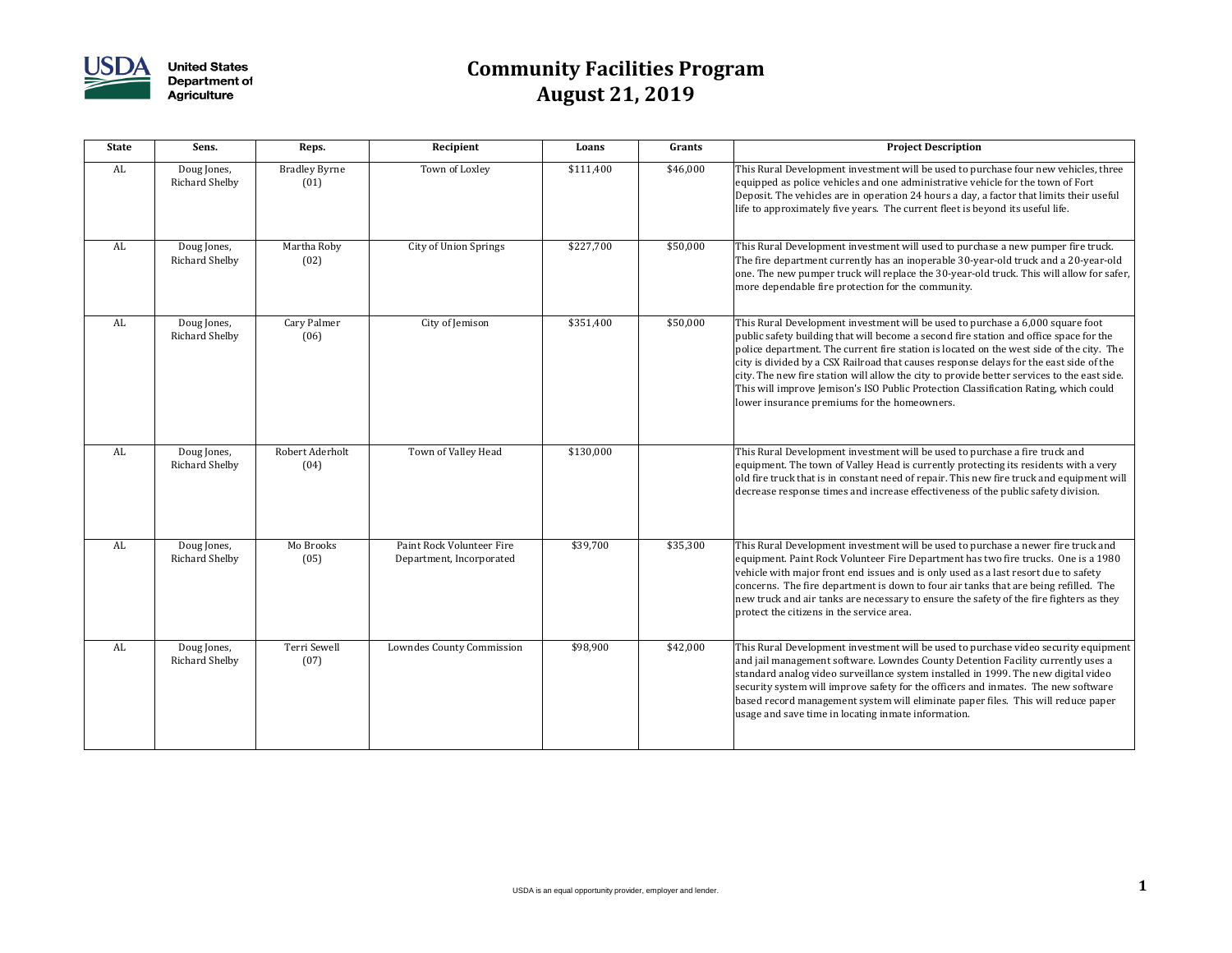

| <b>State</b> | Sens.                                     | Reps.                  | Recipient                                    | Loans        | Grants   | <b>Project Description</b>                                                                                                                                                                                                                                                                                                                                                                                                                                                                                                                                                                                                                                                                                                                   |
|--------------|-------------------------------------------|------------------------|----------------------------------------------|--------------|----------|----------------------------------------------------------------------------------------------------------------------------------------------------------------------------------------------------------------------------------------------------------------------------------------------------------------------------------------------------------------------------------------------------------------------------------------------------------------------------------------------------------------------------------------------------------------------------------------------------------------------------------------------------------------------------------------------------------------------------------------------|
| AL           | Doug Jones,<br><b>Richard Shelby</b>      | Terri Sewell<br>(07)   | Town of Fort Deposit                         | \$70,000     | \$50,000 | This Rural Development investment will be used to purchase three new police vehicles<br>and equipment for the town of Fort Deposit. The current police vehicles and<br>equipment are more than 13 years old and well beyond their useful life. New body<br>cams, ballistic vests, computers and vehicles will ensure the safety of the officers while<br>they are protecting the residents.                                                                                                                                                                                                                                                                                                                                                  |
| AL           | Doug Jones,<br><b>Richard Shelby</b>      | Mike Rogers<br>(03)    | East Providence Volunteer Fire<br>Department | \$121,000    | \$20,000 | This Rural Development investment will be used to purchase a 40'x 60' prefabricated<br>metal building to add to the fire station. The existing fire station is undersized and can<br>not house the fire trucks and equipment. The new building will have higher eave height<br>with two roll up bay doors providing space for two fire trucks. There will also be a<br>community room, kitchenette, accessible bathrooms and a small office. The existing<br>structure will be used for smaller search and rescue vehicles, equipment storage and<br>turnout space.                                                                                                                                                                          |
| AZ           | Martha McSally,<br>Krysten Sinema         | Tom O'Halleran<br>(01) | <b>Concho Volunteer Fire Department</b>      | \$50,000     | \$50,000 | This Rural Development investment will be used to complete Phase II of the fire station<br>building project by adding a concrete pad in front of the building, construction of two<br>office spaces, a restroom, and overhead storage. Phase I was the construction of the<br>fire station building consisting of three bays, an office, and a meeting and training<br>room for the fire department. The Concho Volunteer Fire District serves nine<br>square miles; their Fire Response Area is 750 square miles; and they plan to expand to<br>other areas of In-State and Out-of-State Wild Land Fire Fighting. The applicant<br>is located in Apache County, Ariz., which is one of the two Persistent Poverty Counties<br>in the state. |
| CO           | Michael Bennet,<br>Cory Gardner           | Ken Buck<br>(04)       | <b>Trinidad Area Health Association</b>      | \$25,783,000 |          | This Rural Development investment will be used to renovate and expand the Mt. San<br>Raphael Hospital in Trinidad, Colo. Funds will also be used to purchase new medical<br>equipment. The project includes the expansion and improvement of the Imaging<br>Department. It will also entail the construction of a new 14 bed medical and surgical<br>unit, a new emergency department with 10 treatment spaces, and a new central<br>utilities plant.                                                                                                                                                                                                                                                                                        |
| GA           | Johnny Isakson,<br>David Perdue           | Sanford Bishop<br>(02) | City of Leary                                | \$24,700     | \$13,300 | This Rural Development investment will be used to purchase one fully equipped patrol<br>vehicle for use by the city's police department. This vehicle will replace the older<br>patrol vehicle in order to provide adequate public safety for the city and county. The<br>Leary Police Department has two police officers.                                                                                                                                                                                                                                                                                                                                                                                                                   |
| IL           | Tammy Duckworth,<br><b>Richard Durbin</b> | Mike Bost<br>(12)      | Randolph County                              | \$56,000     |          | This Rural Development investment will be used to help replace the roof on the<br>Randolph County Care Center. The facility is a 100-bed, skilled-nursing facility located<br>in Sparta that provides long-term and short-term stays, as well as, physical, speech<br>and occupational therapy, and counseling services to residents of all ages in Randolph<br>County. Bids for the roof replacement came in higher than the architect's estimates<br>due to additional work needed to meet compliance codes and adjustable supports.                                                                                                                                                                                                       |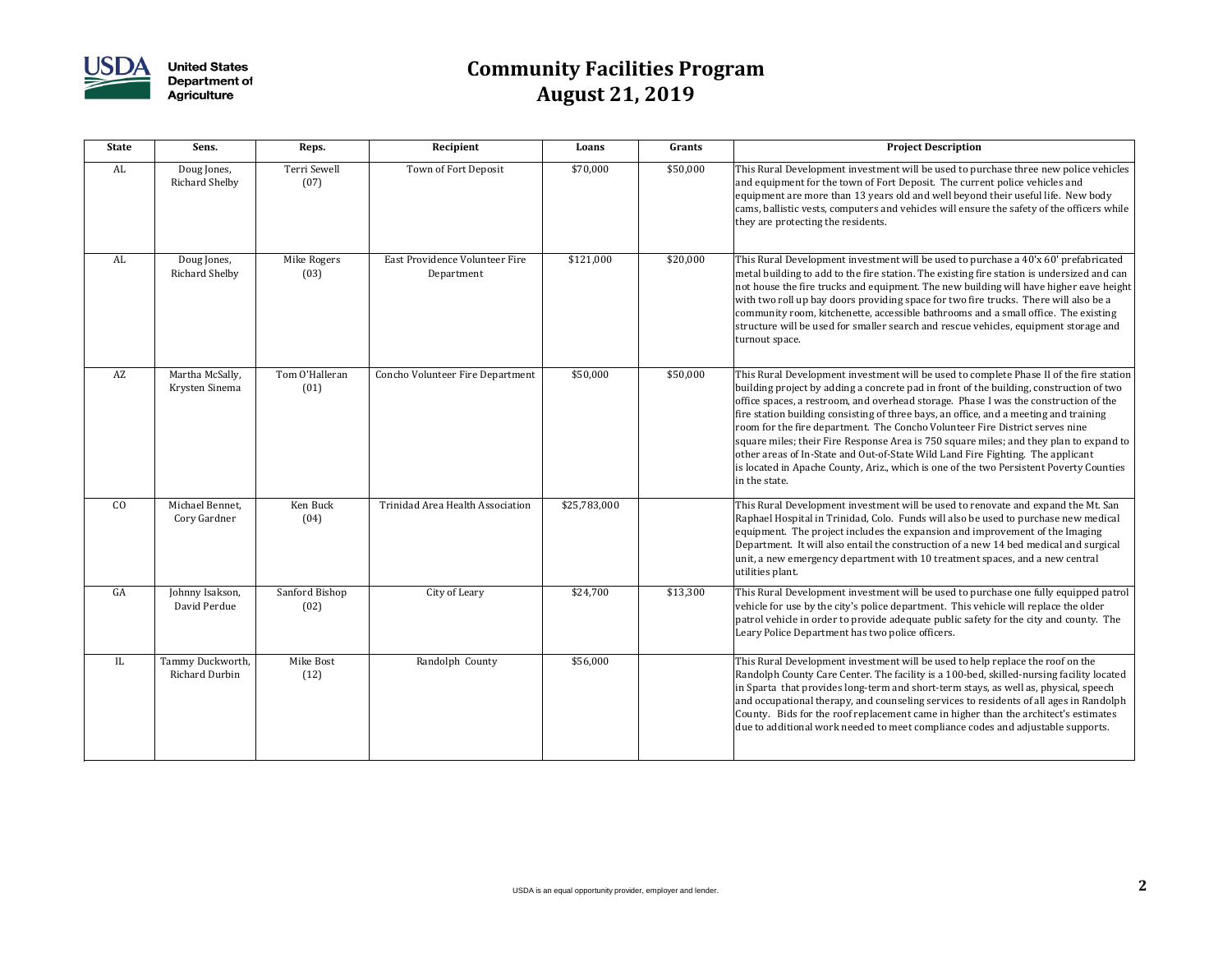

| <b>State</b>   | Sens.                        | Reps.                                                                      | Recipient                                            | Loans     | Grants    | <b>Project Description</b>                                                                                                                                                                                                                                                                                                                                                                                                                                                                                                                                                                                        |
|----------------|------------------------------|----------------------------------------------------------------------------|------------------------------------------------------|-----------|-----------|-------------------------------------------------------------------------------------------------------------------------------------------------------------------------------------------------------------------------------------------------------------------------------------------------------------------------------------------------------------------------------------------------------------------------------------------------------------------------------------------------------------------------------------------------------------------------------------------------------------------|
| M <sub>O</sub> | Roy Blunt,<br>Josh Hawley    | Jason Smith<br>(08)                                                        | <b>Clarkton Municipal Improvement</b><br>Corporation | \$6,000   | \$9,700   | This Rural Development investment will be used to purchase a new maintenance truck<br>for the city of Clarkton. The vehicle will be used by the city maintenance department,<br>allowing for repairs and improvements in a cost effective and timely manner. Clarkton<br>Municipal Improvement Corporation will lease the vehicle to the city.                                                                                                                                                                                                                                                                    |
| <b>NC</b>      | Richard Burr,<br>Thom Tillis | Mark Walker<br>(06)                                                        | Town of Green Level                                  | \$200,000 | \$89,000  | This Rural Development investment will be used to provide the town of Green Level<br>additional funding for an existing project currently under construction. In Fiscal Years<br>2017 and 2018, funds were obligated for the town of Green Level to construct a new<br>town hall. Due to unforeseen circumstances, the construction period has been<br>extended and additional costs have been incurred. This subsequent loan and grant will<br>provide Green Level with the funds needed to complete their new building. Previous<br>loan funding equals \$1,494,400 and previous grant funding equals \$75,000. |
| <b>NC</b>      | Richard Burr,<br>Thom Tillis | Mark Walker<br>$(06)$ ,<br>Richard Hudson,<br>$(08)$ ,<br>Ted Budd<br>(13) | Town of Denton                                       | \$519,000 | \$50,000  | This Rural Development investment will be used for the purchase of a new top mount<br>pumper truck, as well as equipment and new radios for the fire department's fleet.<br>Their current pumper truck is a 1987 model and replacement parts are difficult to find,<br>which results in extended levels of downtime. The new truck is custom built and is<br>expected to be delivered in January 2020.                                                                                                                                                                                                            |
| <b>NC</b>      | Richard Burr,<br>Thom Tillis | Mark Walker<br>$(06)$ ,<br>Richard Hudson,<br>$(08)$ ,<br>Ted Budd<br>(13) | Town of Denton                                       | \$48,800  | \$26,200  | This Rural Development investment will be used to purchase a 2019 skid steer front<br>loader, and a 2019 pursuit police vehicle, as well as equipment. The town's current<br>skid steer is a 1994 model and has had major mechanical issues which have incurred<br>significant repair costs. The new police vehicle will replace a 2014 vehicle which also<br>incurs significant mechanical and maintenance costs for the town.                                                                                                                                                                                   |
| <b>NC</b>      | Richard Burr,<br>Thom Tillis | David Rouzer<br>(07)                                                       | Town of Pine Level                                   | \$200,000 | \$30,000  | This Rural Development investment will be used to purchase a 2019 garbage truck<br>with side tippers and hoppers. This truck is being purchased to replace the town's<br>older and unreliable 2002 model truck that is currently in service. The old truck has<br>exceeded its useful life and has increasing maintenance costs.                                                                                                                                                                                                                                                                                  |
| <b>NC</b>      | Richard Burr,<br>Thom Tillis | <b>George Holding</b><br>(02)                                              | Town of Middlesex                                    | \$47,000  | \$100,000 | This Rural Development investment will be used to enable the town of Middlesex to<br>purchase public service equipment, including a police vehicle, generator, chipper, lawn<br>mowers and a Jetta. The equipment currently owned and operated by the town is<br>outdated and is expensive to repair and maintain. Replacing this equipment will be<br>more cost effective and will assist employees of the town's police and public works<br>departments in carrying out duties efficiently and safely.                                                                                                          |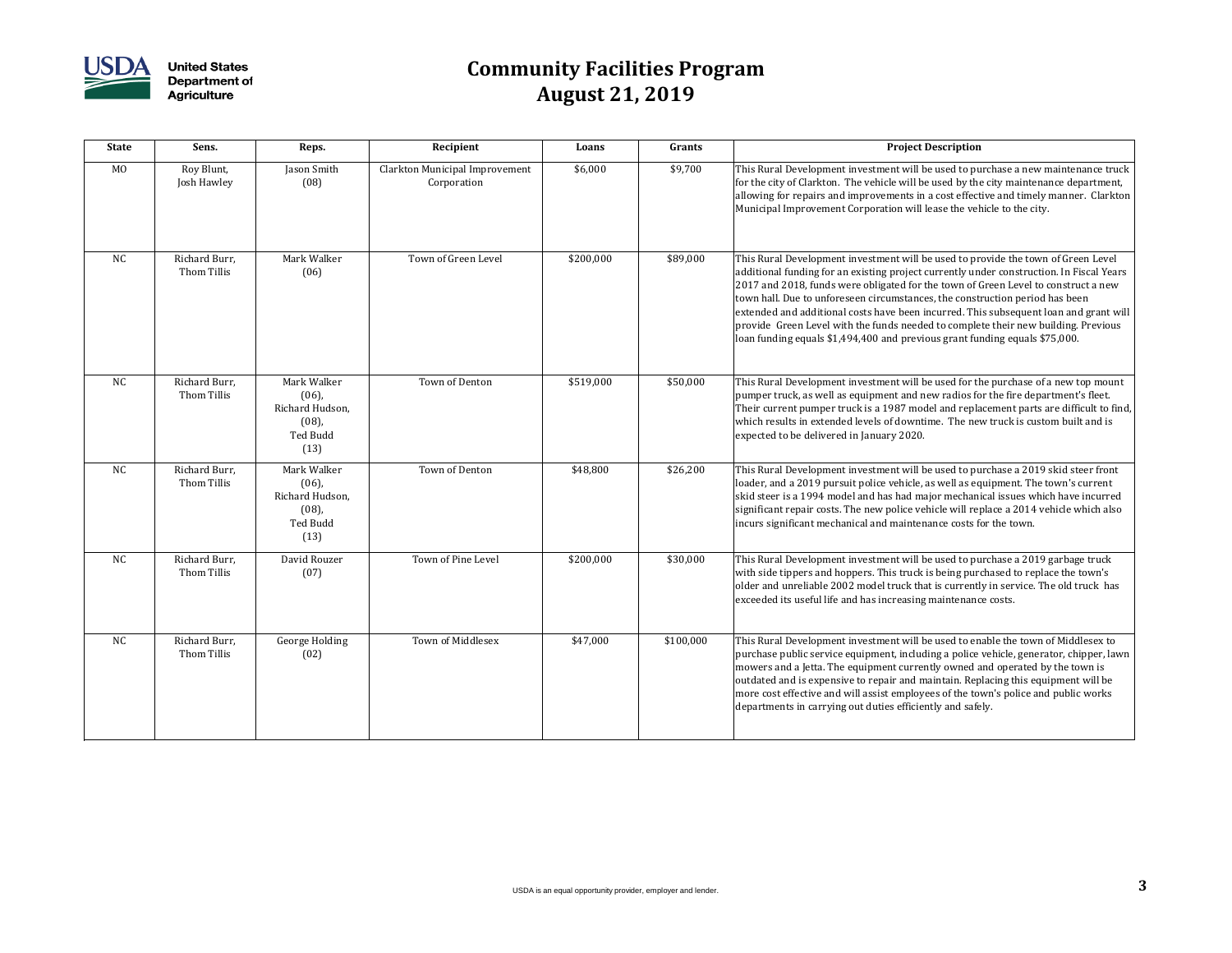

| <b>State</b> | Sens.                                         | Reps.                        | Recipient                         | Loans     | <b>Grants</b> | <b>Project Description</b>                                                                                                                                                                                                                                                                                                                                                                                                                                                                                                                                                                                                                                                                                                                                                                      |
|--------------|-----------------------------------------------|------------------------------|-----------------------------------|-----------|---------------|-------------------------------------------------------------------------------------------------------------------------------------------------------------------------------------------------------------------------------------------------------------------------------------------------------------------------------------------------------------------------------------------------------------------------------------------------------------------------------------------------------------------------------------------------------------------------------------------------------------------------------------------------------------------------------------------------------------------------------------------------------------------------------------------------|
| <b>NE</b>    | Deb Fischer,<br><b>Ben Sasse</b>              | <b>Adrian Smith</b><br>(03)  | West Holt Memorial Hospital       | \$680,000 |               | This Rural Development investment will be used to provide additional funding to<br>renovate the West Holt Memorial Hospital (WHMH), which is currently under<br>construction to update several portions of their facility. Updates include the<br>development of a new Specialty Clinic to accommodate increased outpatient demands,<br>and allow for two new licensed mental health specialists to join the current staff; a new<br>surgical suite to accommodate the 100 percent increase in outpatient surgical<br>procedures; expansion of the existing lab by 200 square feet to perform a wider<br>variety of tests on-site; renovation of the waiting and multi-purpose areas, staff and<br>board rooms and patient check-in areas; enhancement of mental health and opioid<br>services. |
| <b>NY</b>    | Kirsten Gillibrand,<br><b>Charles Schumer</b> | Chris Collins<br>(27)        | <b>East Shelby Volunteer Fire</b> | \$180,000 | \$20,000      | This Rural Development investment will be used to purchase a pumper apparatus body $\mid$<br>and four-door commercial chassis. This will replace a pumper truck and a rescue truck<br>that are beyond their useful life. This project serves the town of Shelby and town of<br>Barre in Orleans County.                                                                                                                                                                                                                                                                                                                                                                                                                                                                                         |
| <b>NY</b>    | Kirsten Gillibrand,<br><b>Charles Schumer</b> | Elise Stefanik<br>(21)       | Town of Madrid                    | \$95,000  | \$14,100      | This Rural Development investment will be used to purchase a new 2018 International<br>highway plow truck to replace the undependable 1998 plow truck. The new plow truck<br>will help maintain the town roads and highways to keep the residents safe.                                                                                                                                                                                                                                                                                                                                                                                                                                                                                                                                         |
| <b>NY</b>    | Kirsten Gillibrand,<br><b>Charles Schumer</b> | John Katko<br>(24)           | Town of Arcadia                   | \$210,000 |               | This Rural Development investment will be used to purchase a new all wheel drive<br>motor grader. The town of Arcadia is located in Wayne County and will use the<br>equipment purchased through this application to provide service to town residents<br>located outside the village of Newark. The existing road grader (purchased in the 90's)<br>is at the end of its useful life and is developing mechanical problems that are becoming<br>costlier to repair. Replacement of this equipment is essential to ensure that the<br>highway department will be able to maintain the streets and roads in the town.                                                                                                                                                                            |
| <b>OH</b>    | Sherrod Brown,<br>Rob Portman                 | <b>Steve Stivers</b><br>(15) | City of Nelsonville               | \$120,000 | \$50,000      | This Rural Development investment will finance the purchase of a<br>street sweeper which will be used to help maintain Nelsonville city streets and<br>storm drains. Nelsonville is located in Appalachian Athens County, Ohio's sole<br>Persistent Poverty-designated county. Earlier this fiscal year, Nelsonville<br>received \$12.14 million in USDA Rural Development Water and Environmental<br>Program funding for the construction of a wastewater treatment facility.                                                                                                                                                                                                                                                                                                                  |
| <b>OH</b>    | Sherrod Brown,<br>Rob Portman                 | Bill Johnson<br>(06)         | Village of Barnesville            | \$46,000  | \$50,000      | This Rural Development investment will be used to finance the purchase of a police<br>cruiser for law enforcement use along with a pickup truck for use by Barnesville's fire<br>department. Both new vehicles are replacing older, no longer serviceable models. The<br>city of Barnesville has financed four other first responder vehicles through USDA Rural<br>Development in recent years.                                                                                                                                                                                                                                                                                                                                                                                                |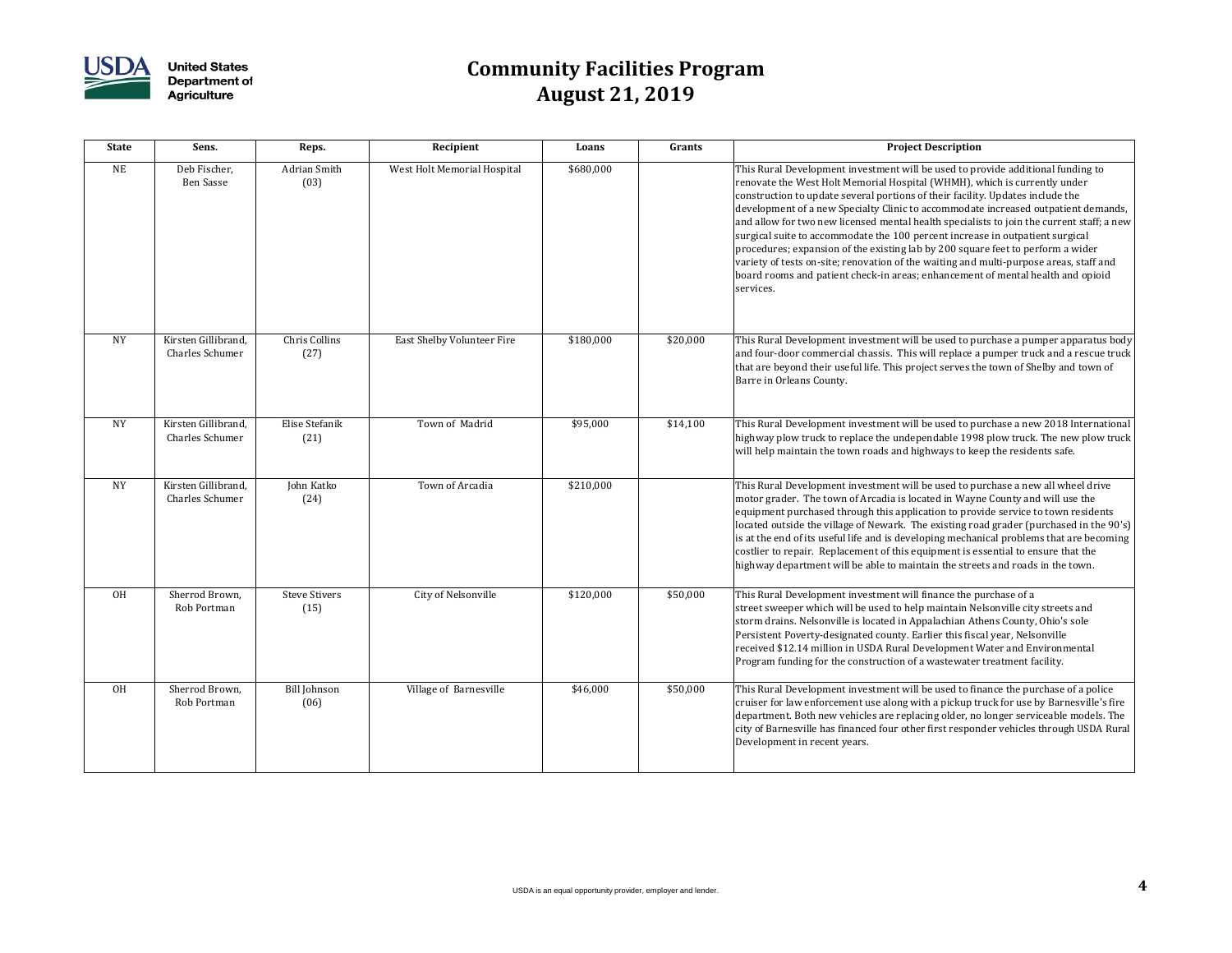

| <b>State</b> | Sens.                         | Reps.                        | Recipient                         | Loans     | Grants   | <b>Project Description</b>                                                                                                                                                                                                                                                                                                                                                                                                                                                                                                                                                                                                                               |
|--------------|-------------------------------|------------------------------|-----------------------------------|-----------|----------|----------------------------------------------------------------------------------------------------------------------------------------------------------------------------------------------------------------------------------------------------------------------------------------------------------------------------------------------------------------------------------------------------------------------------------------------------------------------------------------------------------------------------------------------------------------------------------------------------------------------------------------------------------|
| <b>OH</b>    | Sherrod Brown,<br>Rob Portman | Bill Johnson<br>(06)         | Fox Township - Carroll County     | \$51,000  | \$27,000 | This Rural Development investment will be used to finance the purchase of a truck<br>with a snow plow which will be used to maintain more than 37 miles of Fox Township<br>roads in Carroll County. The truck and equipment will replace an older, no longer<br>serviceable model, and will provide the township's 1,041 residents with enhanced<br>winter-weather road safety. This is Fox Township's first collaboration with USDA Rural<br>Development.                                                                                                                                                                                               |
| <b>OH</b>    | Sherrod Brown,<br>Rob Portman | Brad Wenstrup<br>(02)        | Village of Owensville             | \$23,000  | \$23,000 | This Rural Development investment will be used by the village of Owensville (Stonelick<br>Township) to finance the purchase of a police cruiser. The new vehicle will replace an<br>older model which has reached the end of its useful life, and will provide the<br>department's 20 law enforcement officers with dependable, safe and secure<br>transportation. Previous collaborations with USDA Rural Development include a<br>\$30,000 grant used to offset the purchase of a police cruiser in 2012.                                                                                                                                              |
| <b>OH</b>    | Sherrod Brown,<br>Rob Portman | Bill Johnson<br>(06)         | West Township - Columbiana County | \$68,000  | \$47,000 | This Rural Development investment will be used to finance the purchase of a tractor,<br>loader and boom mower which will be used to maintain more than 65 miles of West<br>Township roads in Columbiana County. The new equipment will replace an older, no<br>longer serviceable model and will provide the township's residents with improved<br>road safety. This is West Township Columbiana's first collaboration with USDA Rural<br>Development.                                                                                                                                                                                                   |
| <b>OH</b>    | Sherrod Brown,<br>Rob Portman | Bill Johnson<br>(06)         | Village of Hopedale               | \$30,200  | \$36,800 | This Rural Development investment will be used to finance the purchase of a backhoe<br>with attachments to assist with snow removal and general road maintenance in<br>Hopedale. The new backhoe will replace an older, no longer serviceable model, helping<br>ensure road safety for the residents. This is Hopedale's first collaboration with USDA<br>Rural Development Community Facilities. Previously, the village received a total of<br>\$450,000 in Water and Waste Disposal loan and grant funding for wastewater<br>treatment improvements.                                                                                                  |
| <b>OH</b>    | Sherrod Brown,<br>Rob Portman | <b>Steve Stivers</b><br>(15) | City of Logan                     | \$79,000  | \$50,000 | This Rural Development investment will be used to finance the purchase of three police<br>vehicles which will replace older units that are no longer serviceable. Located in<br>Appalachian Hocking County, the Logan Police Department is comprised of more than<br>20 administrative, patrol, investigative, and community relations officers along with<br>dispatchers and support staff. Past collaborations with Logan include an \$8,000<br>Community Facilities loan in 2011 for the purchase of new radar guns, and a \$72,000<br>Community Facilities loan and grant combination in 2015 to help offset the purchase of<br>two police cruisers. |
| <b>OH</b>    | Sherrod Brown,<br>Rob Portman | Bob Gibbs<br>(07)            | Western Holmes Fire District      | \$285,000 | \$50,000 | This Rural Development investment will be used to finance the purchase of a fire<br>tanker for the Western Holmes Fire District, which provides fire and emergency<br>medical services to residents in the villages of Hardy and Millersburg, along with<br>residents of Mechanic and Monroe Townships. The new tanker will replace an older<br>model which is no longer serviceable. This is West Holmes Fire District's first<br>collaboration with USDA Rural Development.                                                                                                                                                                            |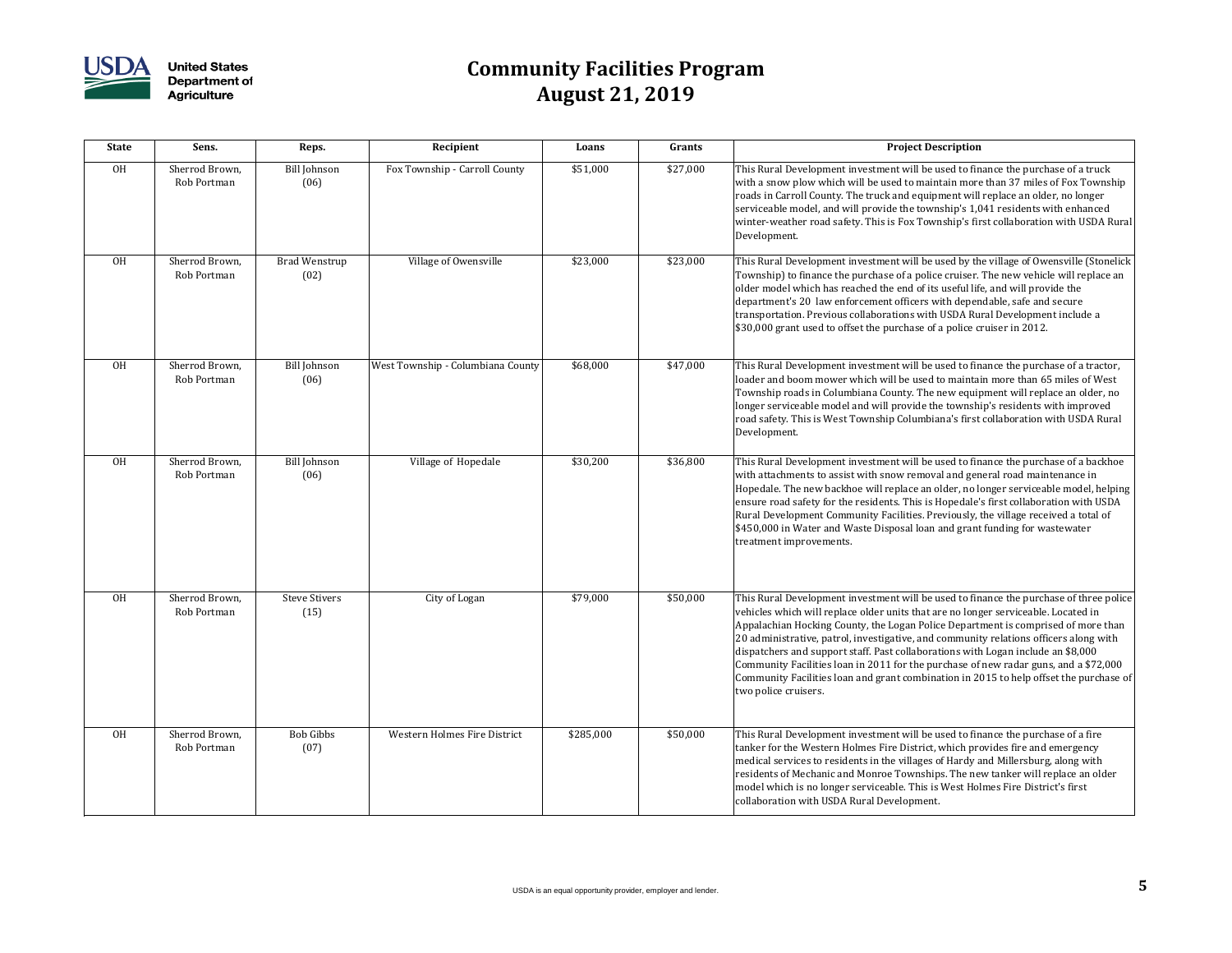

| <b>State</b> | Sens.                           | Reps.                           | Recipient                       | Loans     | Grants   | <b>Project Description</b>                                                                                                                                                                                                                                                                                                                                                                                                                                                                                                                                                                             |
|--------------|---------------------------------|---------------------------------|---------------------------------|-----------|----------|--------------------------------------------------------------------------------------------------------------------------------------------------------------------------------------------------------------------------------------------------------------------------------------------------------------------------------------------------------------------------------------------------------------------------------------------------------------------------------------------------------------------------------------------------------------------------------------------------------|
| <b>OH</b>    | Sherrod Brown,<br>Rob Portman   | <b>Bill Johnson</b><br>(06)     | Middleport                      | \$72,700  |          | This Rural Development investment will be used to finance the purchase of two<br>garbage packer trucks which will allow the village of Middleport, located along the Ohio<br>River halfway between Pittsburgh and Cincinnati, to offer direct refuse collection<br>services to its residents.                                                                                                                                                                                                                                                                                                          |
| <b>OH</b>    | Sherrod Brown,<br>Rob Portman   | <b>Bill Johnson</b><br>(06)     | Lee Township - Monroe County    | \$82,000  | \$50,000 | This Rural Development investment will be used to finance the purchase of a tractor,<br>loader and boom mower which will be used to help maintain more than 30 miles of Lee<br>Township roads. The tractor and equipment will replace an older, no longer<br>serviceable model, helping ensure road safety for the township's residents. This is the<br>first collaboration between USDA Rural Development and Lee Township.                                                                                                                                                                           |
| <b>OH</b>    | Sherrod Brown,<br>Rob Portman   | <b>Bill Johnson</b><br>(06)     | Washington Township - Monroe    | \$84,500  | \$50,000 | This Rural Development investment will be used to finance the purchase of a tractor<br>and boom mower to help maintain more than 26 miles of Washington Township roads<br>in Appalachian Monroe County. The new equipment will replace an older, no longer<br>serviceable model, offering improved road safety for the township's residents.                                                                                                                                                                                                                                                           |
| <b>OH</b>    | Sherrod Brown,<br>Rob Portman   | <b>Anthony Gonzalez</b><br>(16) | Village of Lakemore             | \$105,000 | \$50,000 | This Rural Development investment will be used to finance the purchase of two police<br>cruisers and two fire department first responder units for the village of Lakemore in<br>Summit County. The new police cruisers will replace older units that have reached the<br>end of their useful life. The new first responder units are smaller and more agile,<br>allowing for quicker response times in reaching the village residents. USDA Rural<br>Development has provided \$196,000 in loans and grants to purchase two ambulances.                                                               |
| PA           | Robert Casey,<br>Patrick Toomey | Fred Keller<br>(12)             | Towanda Borough                 | \$214,800 |          | This Rural Development investment will be used to purchase a 2019 broom street<br>sweeper, and dual side brooms and belt conveyor. The new street sweeper is needed<br>for the borough because their current one is no longer operational.                                                                                                                                                                                                                                                                                                                                                             |
| PA           | Robert Casey,<br>Patrick Toomey | Glenn Thompson<br>(15)          | <b>Homer City Borough</b>       | \$35,400  | \$19,200 | This Rural Development investment will be used to purchase a Ford Utility Police<br>Interceptor AWD equipped with first responder equipment. The Borough needs this<br>new vehicle to add to their K9 unit and eventually replace their current vehicle that has<br>high mileage.                                                                                                                                                                                                                                                                                                                      |
| PA           | Robert Casey,<br>Patrick Toomey | Fred Keller<br>(12)             | Tri-Town Volunteer Fire Company | \$59,900  | \$28,500 | This Rural Development investment will be used to repair a 47-5 tanker and to<br>refinance the existing lien with the Relief Fund. The applicant intends to replace the<br>entire body and tank and add accessories. The tanker has developed many problems<br>and is in need of repair including a leaking tank, rusting components and pump issues.<br>The refurbished tanker will benefit the residents of Allegheny Township, Bingham<br>Township, Hector Township, Ulysses Township, and Ulysses Borough. The combined<br>population of these communities is 2,748, according to the 2010 census. |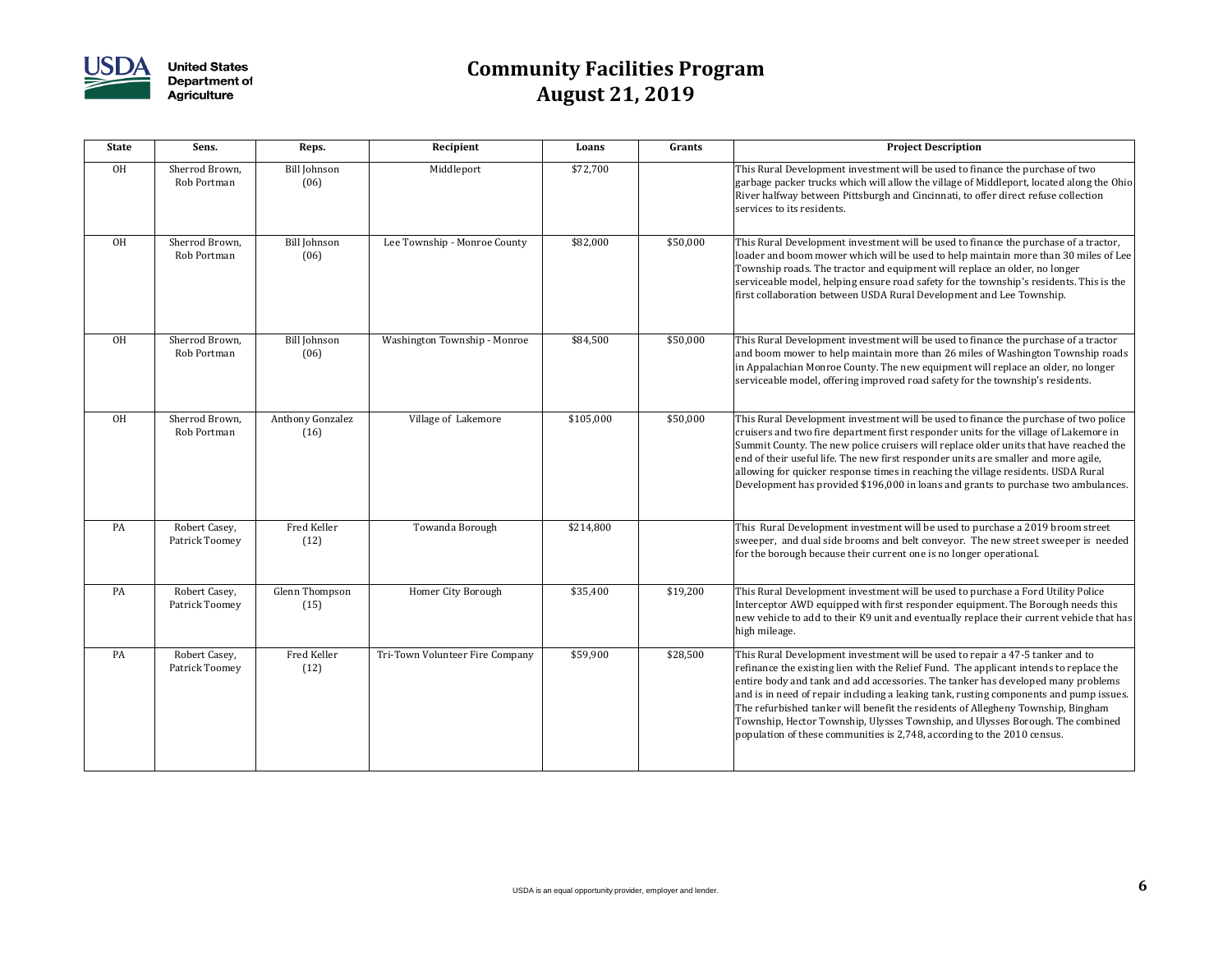

| <b>State</b> | Sens.                                | Reps.                       | Recipient                        | Loans       | Grants   | <b>Project Description</b>                                                                                                                                                                                                                                                                                                                                                                                                                                                                                                                                                                                                                                                                                        |
|--------------|--------------------------------------|-----------------------------|----------------------------------|-------------|----------|-------------------------------------------------------------------------------------------------------------------------------------------------------------------------------------------------------------------------------------------------------------------------------------------------------------------------------------------------------------------------------------------------------------------------------------------------------------------------------------------------------------------------------------------------------------------------------------------------------------------------------------------------------------------------------------------------------------------|
| PA           | Robert Casey,<br>Patrick Toomey      | Dan Meuser<br>(09)          | <b>Tremont Borough</b>           | \$35,600    | \$43,500 | Rural Development funds will be used to purchase a police interceptor and a dump<br>truck. The current vehicles are older and have high mileage and will not pass<br>inspection, therefore the borough needs new vehicles. The dump truck will provide<br>street maintenance and the police interceptor will help expand their patrol unit. This<br>project will benefit the residents of the borough and the township of Frailey. The<br>recipient is located in Tremont Borough, Schuylkill County.                                                                                                                                                                                                             |
| PA           | Robert Casey,<br>Patrick Toomey      | Fred Keller<br>(12)         | Thompson Hose Company            | \$94,300    | \$50,000 | This Rural Development investment will be used to purchase a new four-wheel drive<br>ambulance. The applicant currently owns an old ambulance and would like to replace<br>it due to the continued mechanical problems and often out of service. The company<br>was worried the ambulance could break down in an emergency.                                                                                                                                                                                                                                                                                                                                                                                       |
| <b>SC</b>    | Lindsey Graham,<br>Tim Scott         | Tom Rice<br>(07)            | Sandhill Medical Foundation Inc. | \$2,920,500 |          | This Rural Development investment will be used to expand the Sandhill Medical<br>Facility. The project includes a 12,770 square foot building and improvements to an<br>adjacent 1.89 acre site. Upon completion, the buildings will connect and provide more<br>efficient staff access to both facilities. The proposed facility would be geared primarily<br>towards pediatrics, leaving the current facility to handle mostly general practice for<br>adult patients. In addition, the project will include more exam rooms with support<br>space, more efficient use of existing space, improved layout and work flow in certain<br>areas, and continued in-house services.                                   |
| <b>SD</b>    | Mike Rounds<br>John Thune            | Dusty Johnson<br>(At Large) | Philip Health Services Inc.      | \$4,999,000 |          | This Rural Development investment will be leveraged with other funding to make<br>renovations and add an addition of 14,500 square feet. This project will result in a<br>memory care unit and an additional 12 beds. Renovation to meet current handicap<br>accessibility standards and provide a more residential home style facility will be<br>completed. Philip Health Services is the largest employer in the community and<br>provides a wide range of health care services.                                                                                                                                                                                                                               |
| TN           | Lamar Alexander,<br>Marsha Blackburn | Phil Roe<br>(01)            | Lakeview Fire Department Inc.    | \$36,400    | \$37,200 | This Rural Development investment will be used for purchase a new truck that will<br>replace the current, unreliable vehicle that is a burden financially on Lakeview Fire<br>Department. It will serve the residents of Mooresburg in Hawkins County. More<br>importantly, the new truck will allow four firefighters instead of just two to respond to<br>emergency calls, and its four-wheel drive capabilities will allow the department to<br>respond more efficiently to its existing service area. The new truck will provide better<br>public safety service to the community. Additionally, the proposed upgrades will equip<br>it with a new pump that will allow the truck to be fully operable again. |